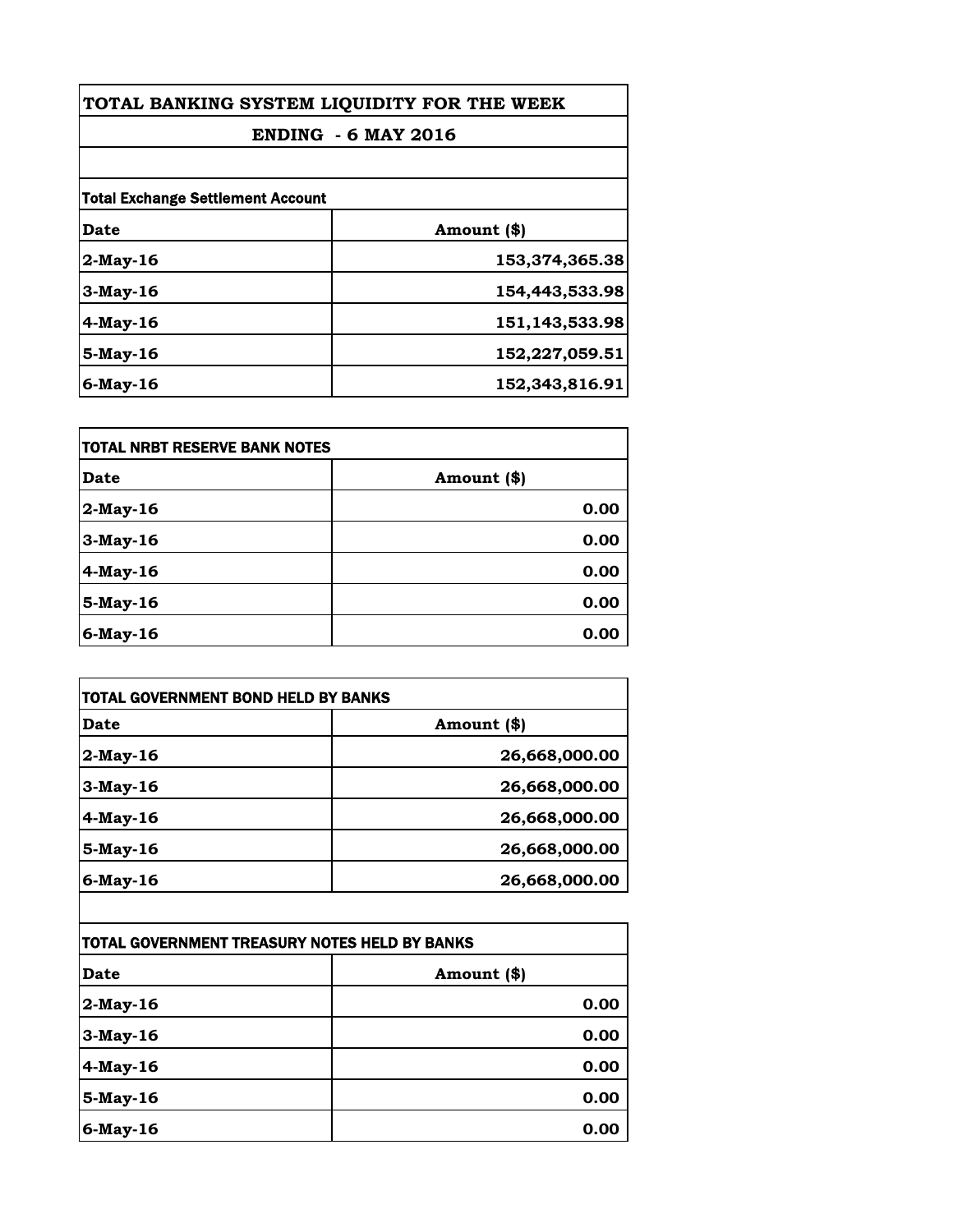| TOTAL BANKING SYSTEM LIQUIDITY FOR THE WEEK<br><b>ENDING - 13 MAY 2016</b> |                |
|----------------------------------------------------------------------------|----------------|
|                                                                            |                |
| <b>Total Exchange Settlement Account</b>                                   |                |
| Date                                                                       | Amount (\$)    |
| $9$ -May-16                                                                | 151,410,901.97 |
| $10$ -May-16                                                               | 149,777,621.80 |
| 11-May-16                                                                  | 150,602,621.80 |
| 12-May-16                                                                  | 151,836,316.85 |
| $13$ -May-16                                                               | 158,618,503.20 |

| itotal NRBT RESERVE BANK NOTES |             |
|--------------------------------|-------------|
| <b>Date</b>                    | Amount (\$) |
| 9-May-16                       | 0.00        |
| 10-May-16                      | 0.00        |
| 11-May-16                      | 0.00        |
| 12-May-16                      | 0.00        |
| 13-May-16                      | 0.00        |

| Date         | Amount (\$)   |
|--------------|---------------|
| 9-May-16     | 26,668,000.00 |
| 10-May-16    | 26,668,000.00 |
| 11-May-16    | 26,668,000.00 |
| 12-May-16    | 26,668,000.00 |
| $13$ -May-16 | 26,668,000.00 |

| TOTAL GOVERNMENT TREASURY NOTES HELD BY BANKS |             |
|-----------------------------------------------|-------------|
| Date                                          | Amount (\$) |
| 9-May-16                                      | 0.00        |
| 10-May-16                                     | 0.00        |
| 11-May-16                                     | 0.00        |
| 12-May-16                                     | 0.00        |
| 13-May-16                                     | 0.00        |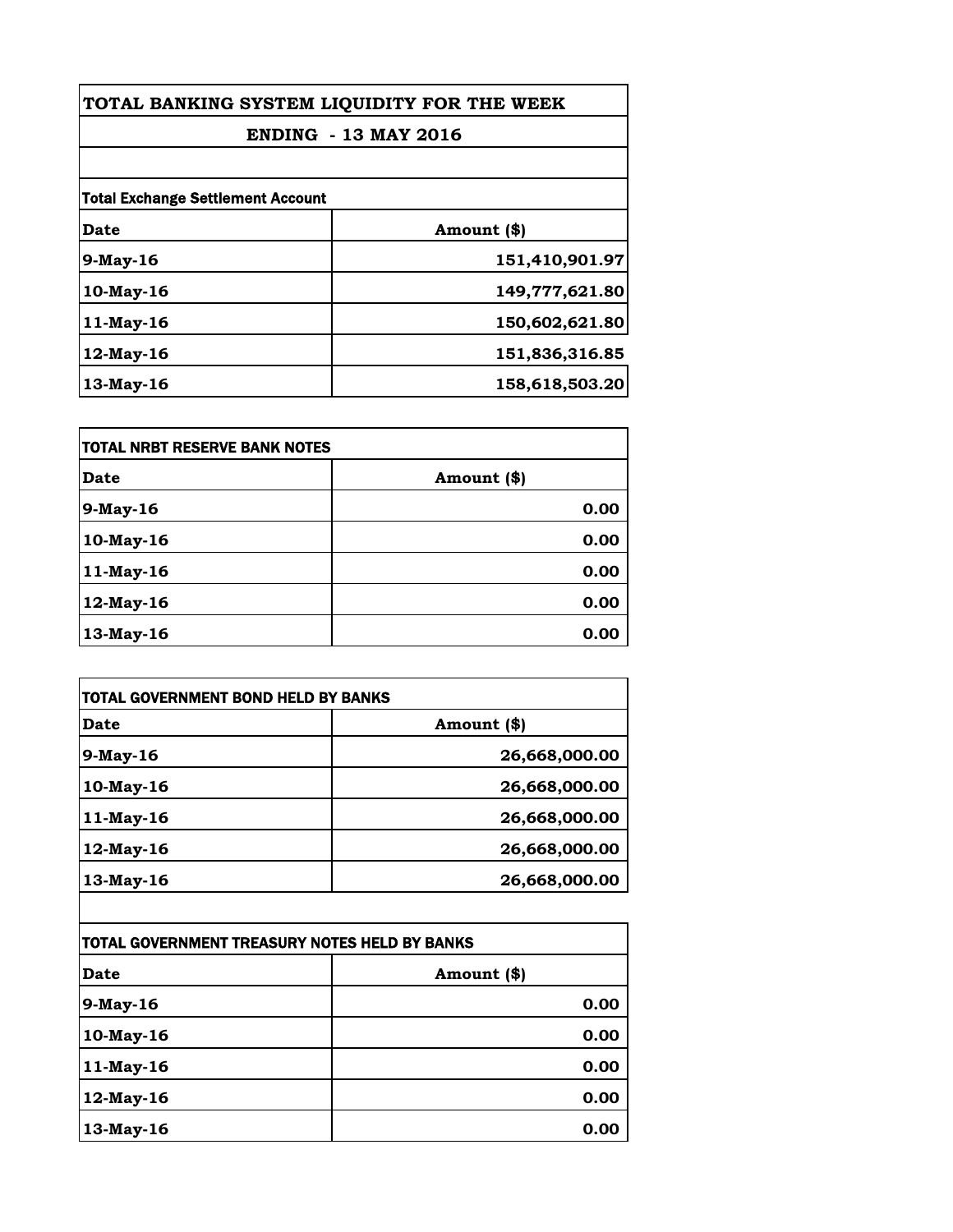| TOTAL BANKING SYSTEM LIQUIDITY FOR THE WEEK<br><b>ENDING - 20 MAY 2016</b> |                |
|----------------------------------------------------------------------------|----------------|
|                                                                            |                |
| <b>Total Exchange Settlement Account</b>                                   |                |
| Date                                                                       | Amount (\$)    |
| 16-May-16                                                                  | 159,503,098.39 |
| $17$ -May-16                                                               | 160,876,131.95 |
| 18-May-16                                                                  | 161,958,519.63 |
| 19-May-16                                                                  | 162,440,930.11 |
| $20$ -May-16                                                               | 161,032,901.65 |

| itotal NRBT RESERVE BANK NOTES |             |
|--------------------------------|-------------|
| <b>Date</b>                    | Amount (\$) |
| 16-May-16                      | 0.00        |
| 17-May-16                      | 0.00        |
| 18-May-16                      | 0.00        |
| 19-May-16                      | 0.00        |
| 20-May-16                      | 0.00        |

| <b>Date</b> | Amount (\$)   |
|-------------|---------------|
| 16-May-16   | 26,668,000.00 |
| 17-May-16   | 26,668,000.00 |
| 18-May-16   | 26,668,000.00 |
| 19-May-16   | 26,668,000.00 |
| 20-May-16   | 26,668,000.00 |

| TOTAL GOVERNMENT TREASURY NOTES HELD BY BANKS |             |
|-----------------------------------------------|-------------|
| Date                                          | Amount (\$) |
| 16-May-16                                     | 0.00        |
| 17-May-16                                     | 0.00        |
| 18-May-16                                     | 0.00        |
| 19-May-16                                     | 0.00        |
| 20-May-16                                     | 0.00        |